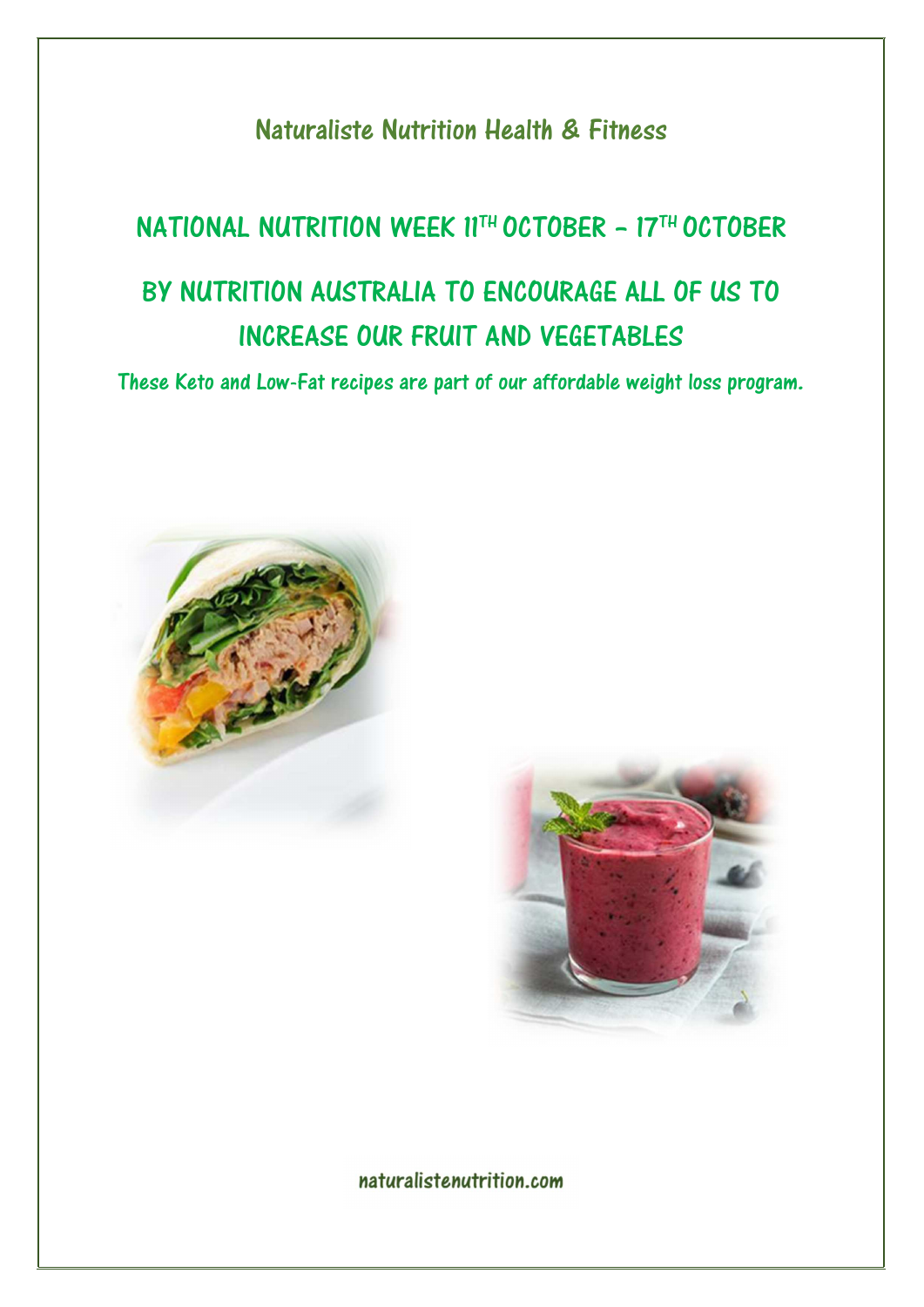# KETO RECIPES

#### Pear, Walnut, Feta and Chicken Salad

SERVES 2



## **Ingredients**

- 3 handfuls of salad greens, e.g. rocket, lettuce, spinach or baby kale
- 2 sticks of celery, sliced
- 1/2 red onion, quartered and finely sliced
- $\bullet$   $\frac{1}{2}$  small pear, cored and finely sliced
- $\bullet$   $\frac{1}{4}$  cup of walnuts
- 1 tbsp of olive oil
- 2 tbsp of balsamic vinegar
- 50g feta cheese, crumbled
- 2 palm-sized portions of chicken, cooked and shredded
- Salt and pepper to taste

#### Method

- **1.** Place the salad greens, celery, onion, pear and walnuts (or seeds) into a serving bowl.
- **2.** Add olive oil and balsamic and toss together to combine.
- **3.** Divide between two plates and sprinkle feta cheese over the top. Add chicken and season with salt and pepper to taste. Enjoy!

Variation: replace some or all of the walnuts with sunflower or pumpkin seeds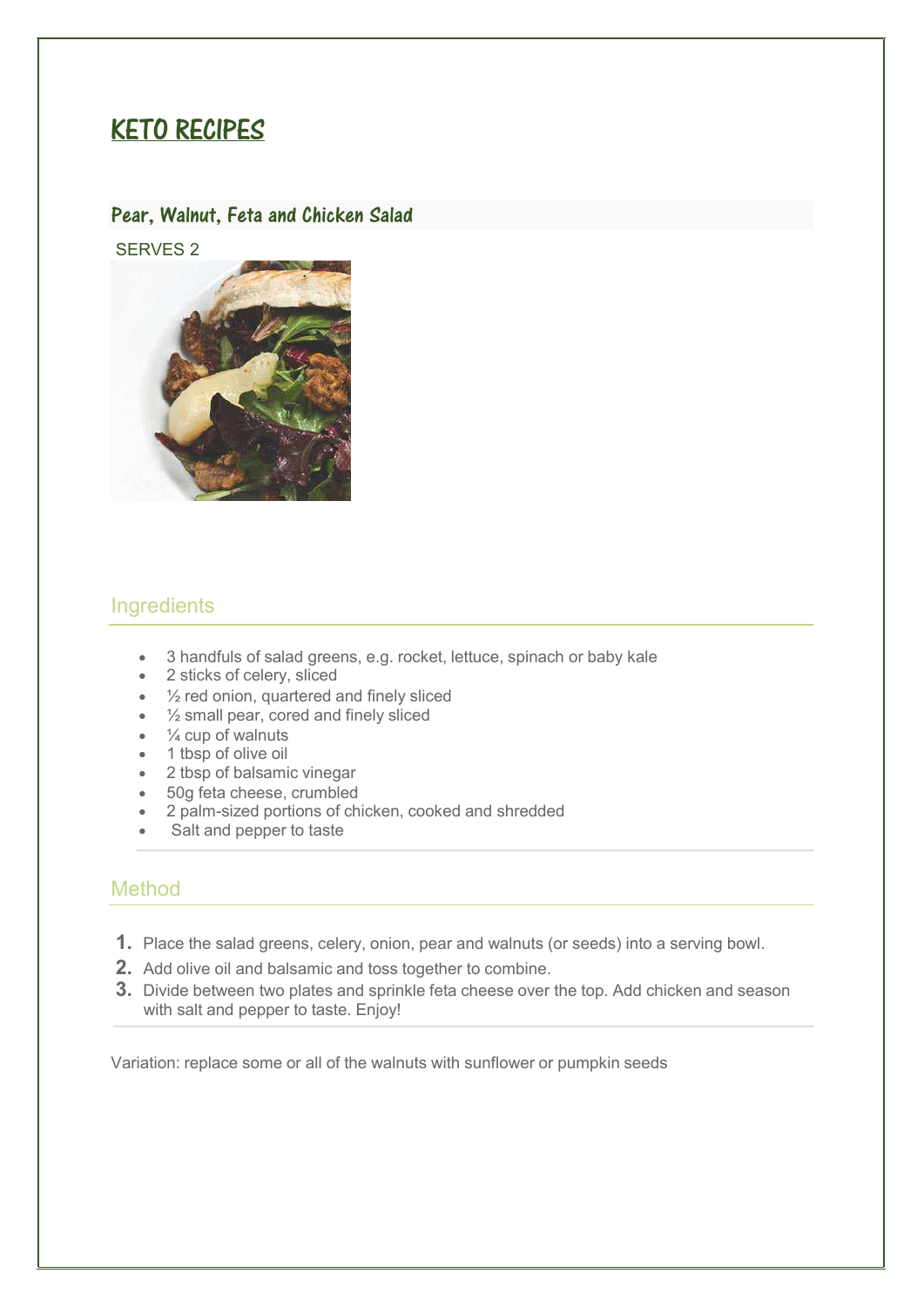#### Zucchini Slice

SERVES 3-4



# **Ingredients**

- 5 eggs
- 150g (1 cup) self-raising flour, sifted
- 375g zucchini, grated
- 1 large onion, finely chopped
- 200g rindless bacon, chopped
- 1 cup grated cheddar cheese
- 60ml (1/4 cup) vegetable oil
- ¼ scoop Shake It Spring Vegetable Soup

- **1.** Preheat oven to 170C.
- **2.** Beat the eggs in a large bowl until combined
- **3.** Add the flour and Shake-It Soup and beat until smooth
- **4.** Add zucchini, onion, bacon, cheese and oil and stir to combine.
- **5.** Grease and line a 30 x 20cm lamington pan. Pour into the prepared pan and bake in oven for 30 minutes or until cooked through.
- **6.** Cut into 15 square and eat as a high protein snack between meals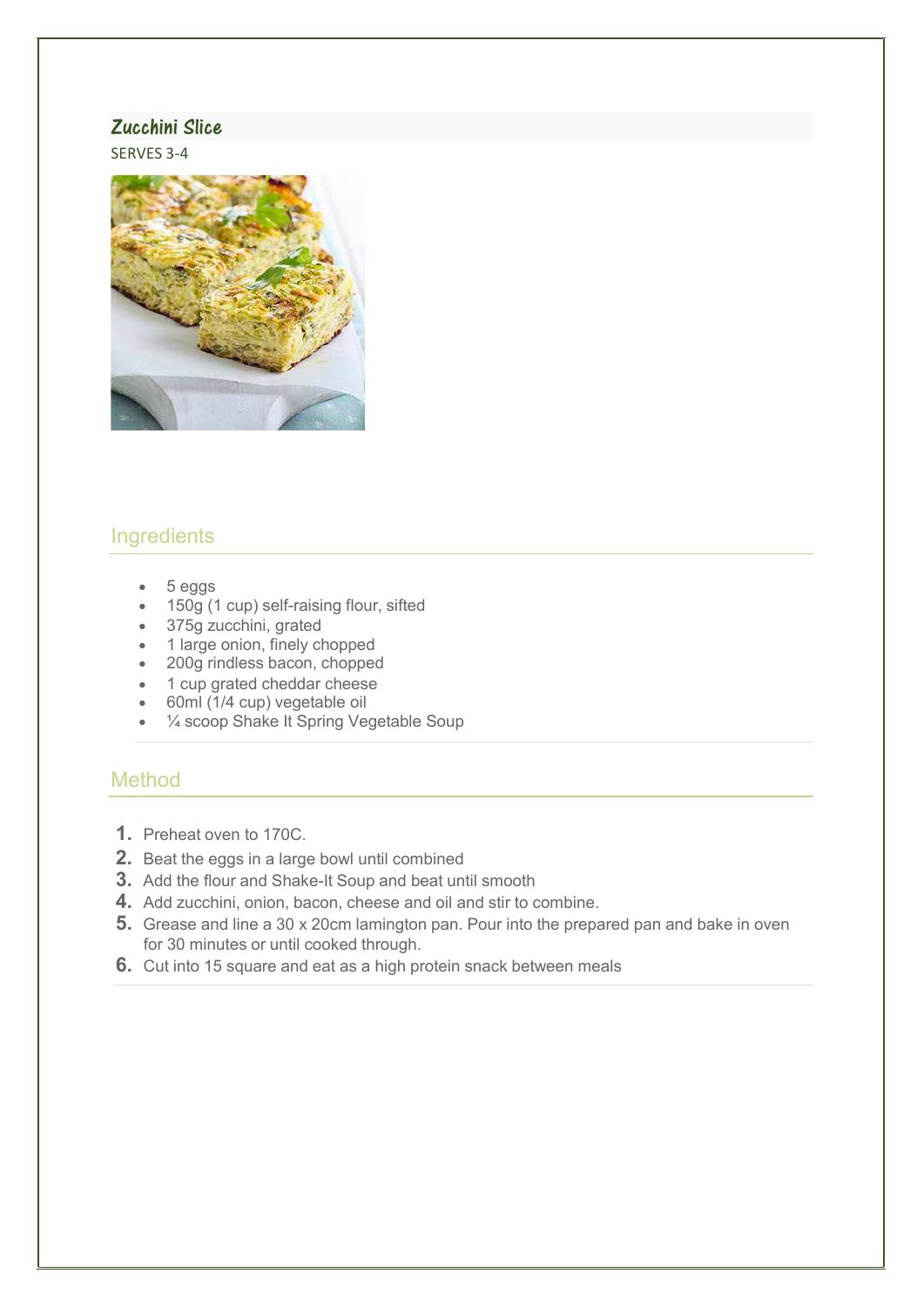#### Pesto, Pine Nut, Ricotta and Vegetable Stack SERVES 1



# **Ingredients**

- 2handfuls of mixed eggplant, capsicum and zucchini
- 2large flat field mushrooms
- 1tbsp of olive oil
- 1palm-sized portion of ricotta cheese
- 1tbsp of fresh chives, chopped
- 1tsp of garlic, crushed
- 1tsp of lemon rind, finely grated
- Sun dried tomato pesto
- 1tbsp of pine nuts, toasted

- **1.** Cut eggplant, zucchini and capsicum into strips, leave mushrooms whole and grill or fry with olive oil until tender.
- **2.** Combine ricotta, chives, garlic and lemon rind in a bowl.
- **3.** Place cooked mushrooms stem side up on a plate and layer with cheese mixture and slices of eggplant, capsicum and zucchini. Dress generously with pesto and sprinkle with pine nuts.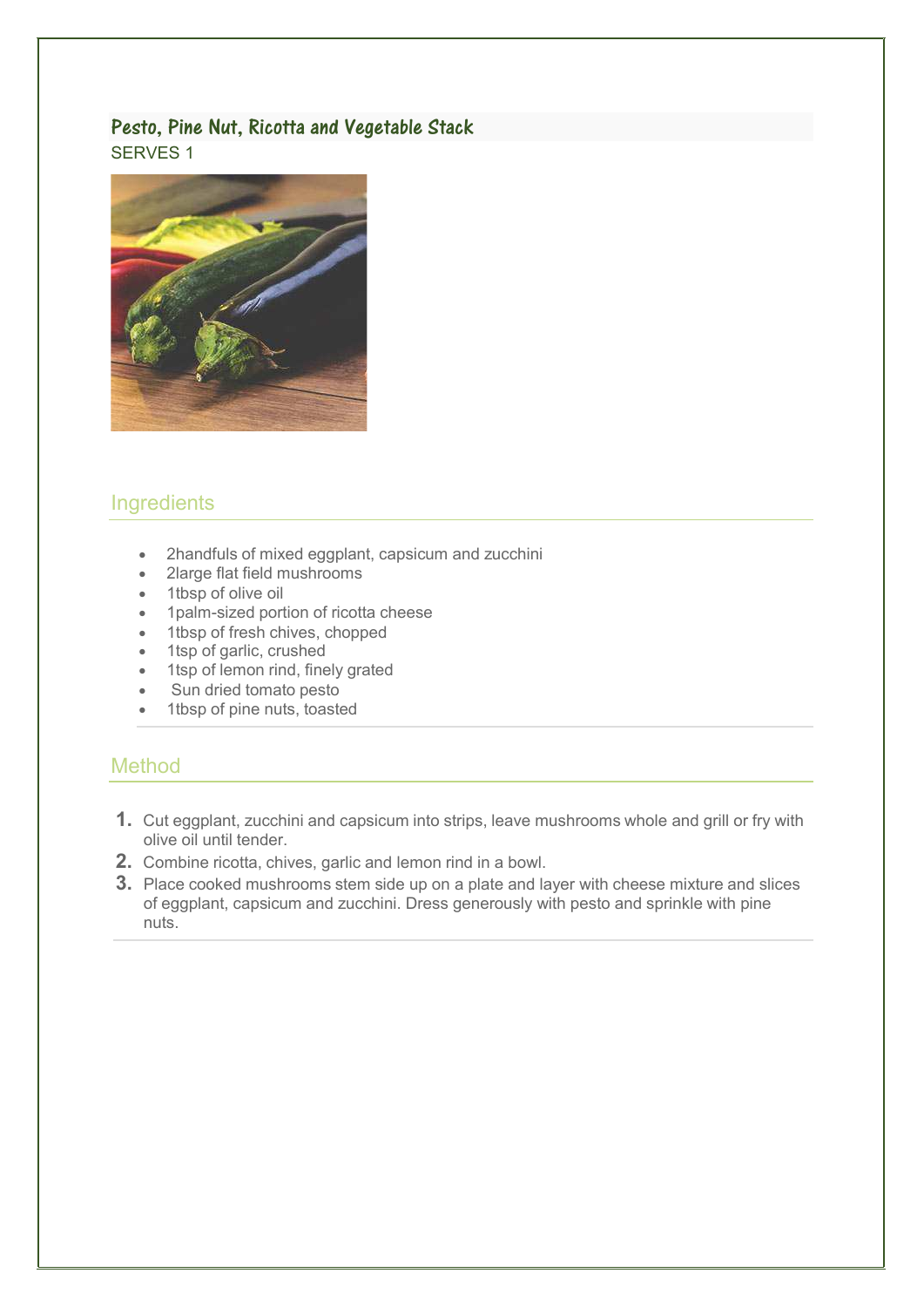# LOW FAT RECIPES

#### Chia Berry Shake It Smoothie SERVES 1



#### **Ingredients**

- 1 serve Bio Pure Collagen protein powder
- 1 tbsp of chia seeds
- $\bullet$   $\frac{1}{4}$  cup of mixed berries
- 1 banana, medium sized
- 1 cup of unsweetened almond milk
- Ice (optional)
- Cinnamon powder (to taste)
- Vanilla extract (to taste)

- **1.** Place all ingredients into a blender and blend until smooth and creamy.
- **2.** Pour into a cup and consume.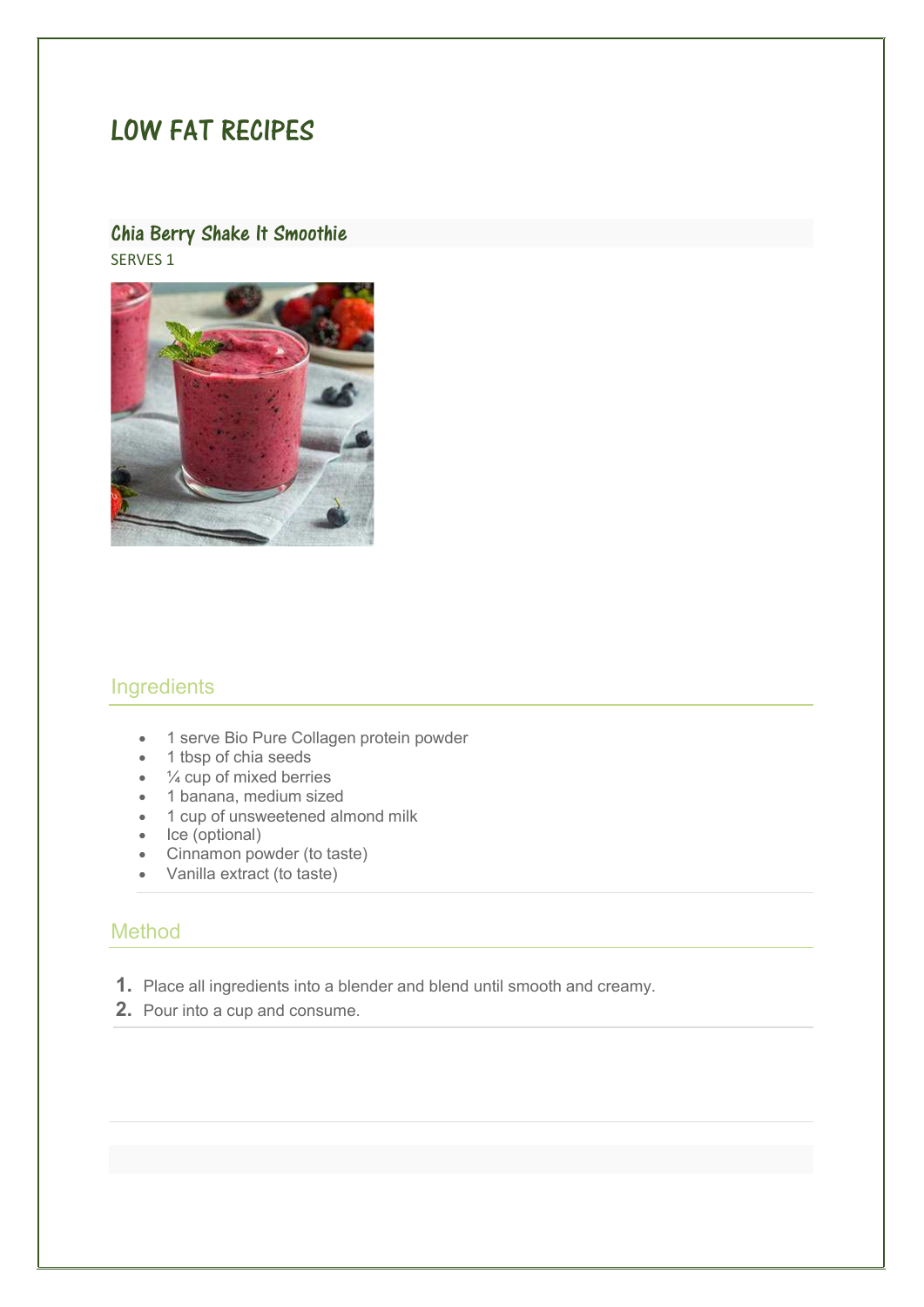## Tuna and Salad Wrap

Serves 1



# **Ingredients**

- 1 tin of tuna in spring water (95 g), drained
- 2 whole meal wraps, large
- 2 handfuls of rocket or spinach leaves
- 1 tomato, sliced
- 1 Lebanese cucumber, thinly sliced
- 1 carrot, medium sized and grated
- 2 tsp of whole grain mustard

- **1.** Spread 1 teaspoon of mustard to each of the wraps.
- **2.** Place half of the salad and tuna onto the centre of the wraps, leaving enough space to be able to fold up the base and sides of the wrap.
- **3.** Fold the base of the wrap up towards the centre, then the sides.
- **4.** Eat straight away, or wrap in baking paper and secure with twine and store in the fridge.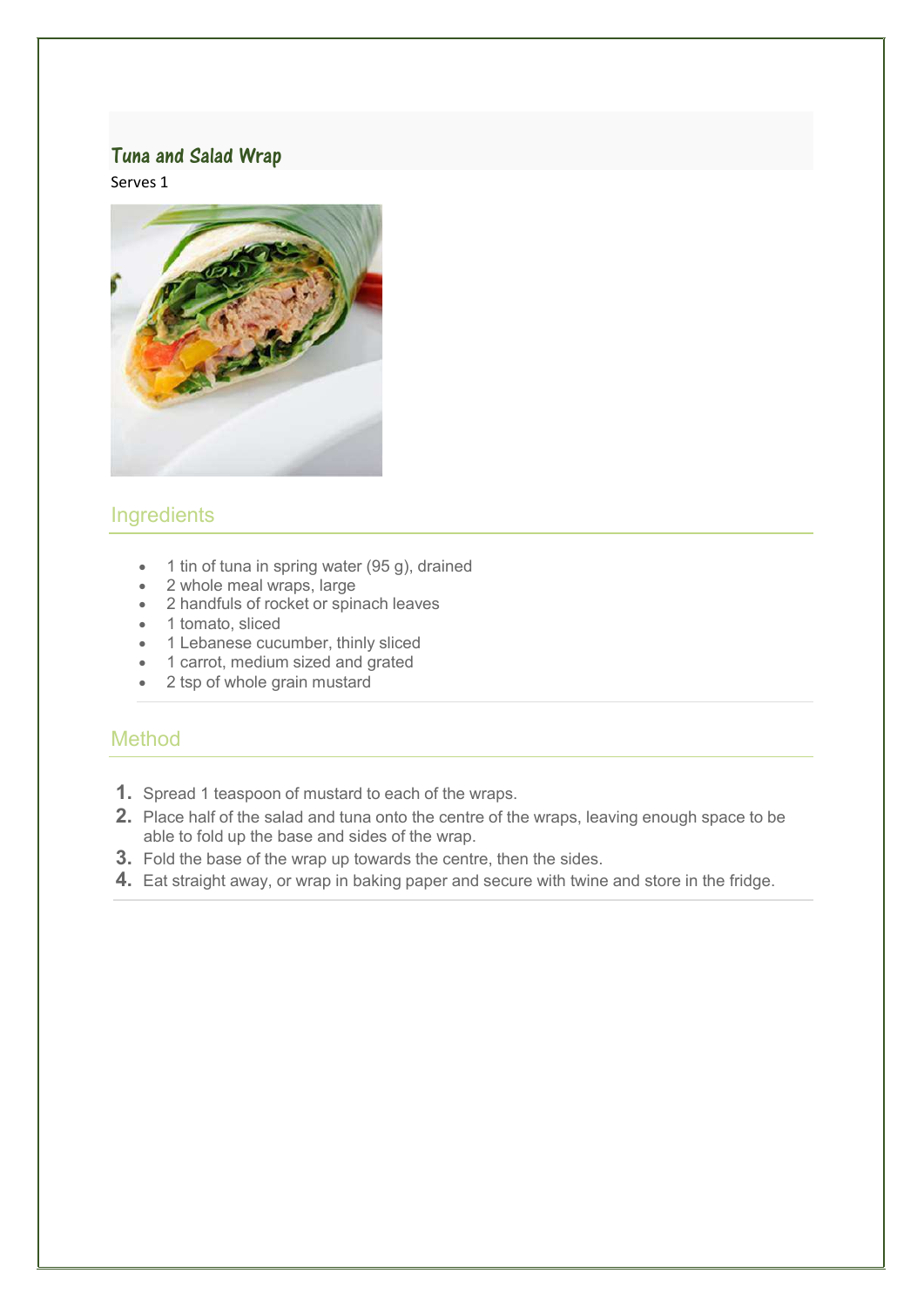#### Honey Soy Beef and Vegetables

SERVES 2



#### **Ingredients**

- 250 g beef, diced
- 1 tbsp of olive oil
- 2 garlic cloves, minced
- 1 carrot, finely sliced
- 1 cup of cauliflower florets
- 6 button mushrooms, sliced
- $\frac{1}{4}$  cup of water
- 1 onion, finely sliced
- $\frac{1}{2}$  red capsicum, finely sliced
- 1 cup of green beans, sliced
- 200 g hokkien noodles
- 2 tbsp of soy sauce
- 2 tbsp of oyster sauce
- 1 tbsp of honey

- **1.** Slice beef into thin strips. Heat wok or medium non-stick frying pan over medium heat. Add ½ tbsp of olive oil and beef, stir fry until golden brown. Set aside.
- **2.** Add remaining oil to pan and stir fry onion and capsicum until golden brown, around 3 to 4 minutes. Add garlic and stir for 1 minute. Add the water to the pan. Cook the carrot, mushrooms, beans and cauliflower until softened. Add beef and stir until combined. Squeeze honey over the mixture then add the soy and oyster sauce.
- **3.** Remove noodles from the pack and untangle in hot water. Drain and add to beef and vegetables.
- **4.** Serve immediately.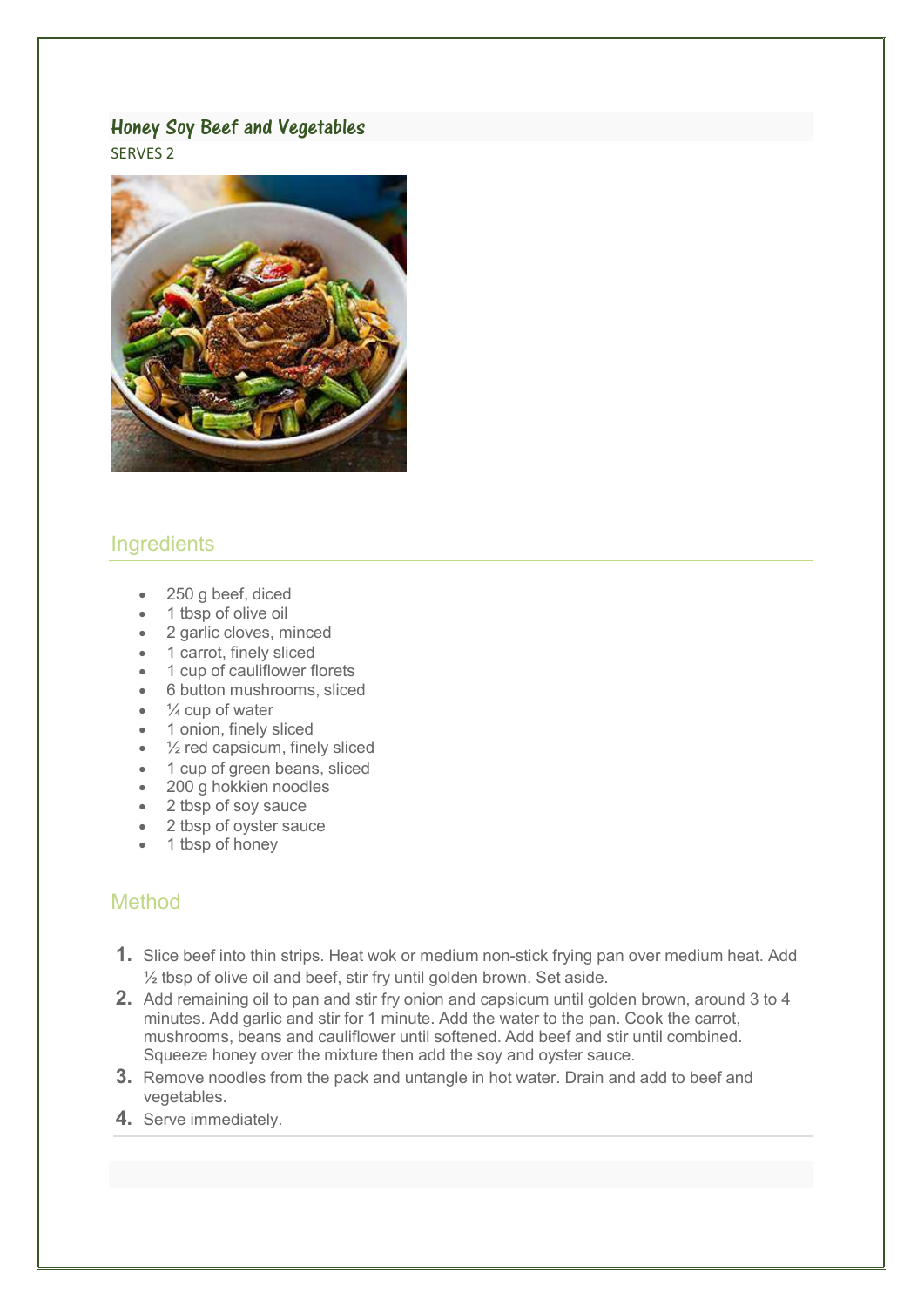# Sticky Chilli and Lemongrass Caramel Chicken

SERVES 2



# **Ingredients**

- 1 tsp of peanut oil
- 1 chicken breast, large
- 2 garlic cloves, minced
- 1 lemongrass stalk (white part only), finely chopped
- 1 long red chilli, thinly sliced
- 2 tbsp of kecap manis
- 1 tbsp of fish sauce
- 1 tbsp of lime juice
- 1 tbsp water
- 1 bunch baby bok choy
- 1 cup brown rice
- $\frac{1}{4}$  cup fresh coriander, chopped

- **1.** Place rice in a small saucepan with 2 cups of water. Bring it to the boil. Reduce the heat to low and allow to simmer for 25 minutes, stirring occasionally. Once cooked, remove from heat and set aside.
- **2.** Heat oil in a large frying pan over medium-high heat. Cook chicken, turning occasionally, for 5 minutes or until browned all over. Transfer to a plate. Cover to keep warm.
- **3.** Add garlic, lemongrass and chili to pan. Cook, stirring for 2 minutes or until fragrant. Add kecap manis, fish sauce, lime juice and water. Stir to combine. Bring to the boil.
- **4.** Add chicken to the pan. Reduce heat to medium-low. Cover and simmer for 5 minutes. Turn chicken. Cook, uncovered, for a further 5 minutes or until chicken is cooked through and sauce thickens slightly.
- **5.** Meanwhile, place the baby bok choy in a steamer basket and place the basket over (not in) simmering water. Steam until the base of the baby bok choy is just tender when pierced with the tip of a knife, about 6 minutes.
- **6.** Serve chicken and sauce with baby bok choy and rice, and sprinkle with coriander.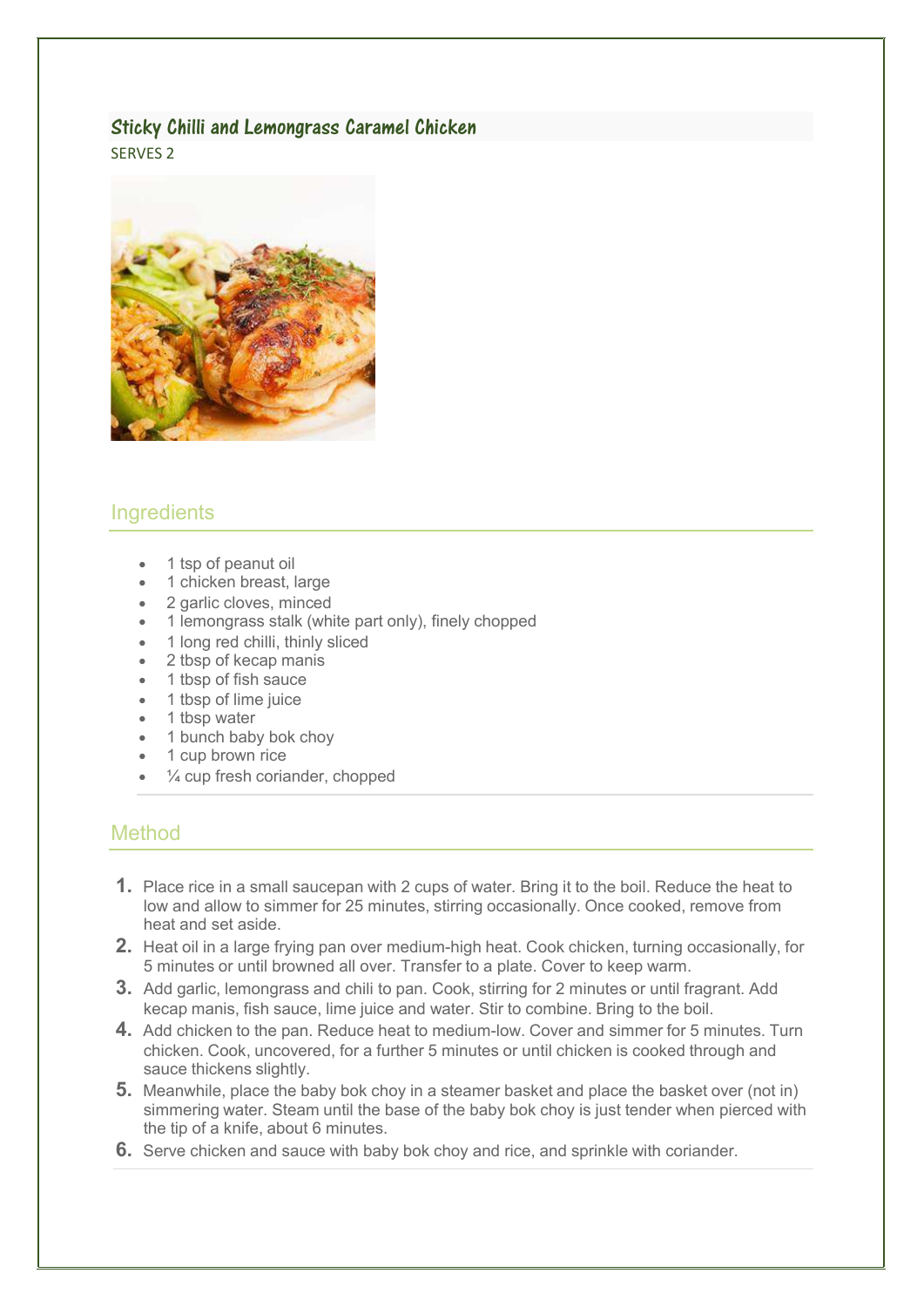#### Hot Chocolate

SERVES 1



# **Ingredients**

- 1 cup of low fat (1%) milk
- 1 tbsp of Bio Pure Collagen Protein powder
- 1 tbsp of raw cacao powder
- 1 tsp of rice malt syrup
- ¼ tsp of cinnamon powder

- **1.** Heat up the milk in a saucepan to approximately 70°C. (Use a thermometer to measure.)
- **2.** Whisk in powders until well combined, stir in the rice malt syrup
- **3.** Pour into a mug and enjoy!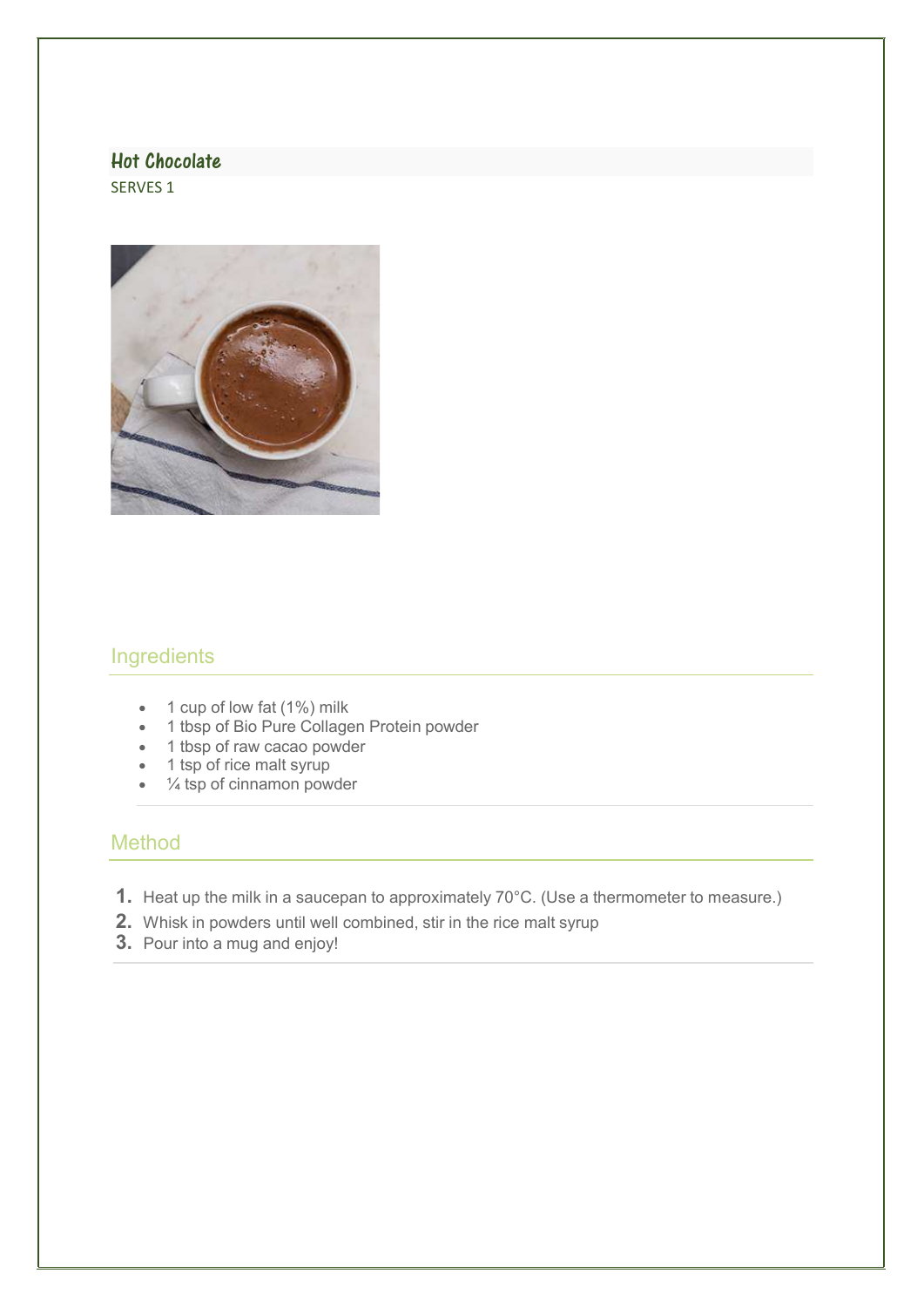# **10 Small Steps To Improve Your Health**

Many of us make health-related resolutions, such as to lose weight, stop smoking or join the gym.

Why not start with small steps first as they are achievable and are easier to fit into your daily routine, and less overwhelming.

Here are 10 to try:

1. Keep an eye on your weight and work on making sure you are not gaining extra kilo's. Even if you gain 1kg a year in 10 years that's 10kg. Our BMR declines by 4% to 5 % every 10 years. Our body builds less muscle and stores more fat. Since muscle is metabolically active, the reduction in muscle, and the deterioration of organ functions are causing the inevitable decline in BMR.

2. Take more small steps. Use a pedometer to count your daily steps; then add 2,000, the equivalent of one extra mile. Keep adding steps, 1,000 to 2,000 each month or so, until you take 10,000 steps on most days.

3. Eat breakfast. Breakfast eaters tend to weigh less and have better diets overall. For a filling and nutrition-packed breakfast, top Whole Grain Total® with fresh fruit slices and low-fat or fat-free milk.

4. Switch three grain servings each day to whole grain. If you're like the average American, you eat less than one whole grain serving a day.

5. Have at least one green salad every day. Eating a salad (with low-fat or fatfree dressing) is filling and may help you eat less during the meal. It also counts toward your five daily cups of vegetables and fruits.